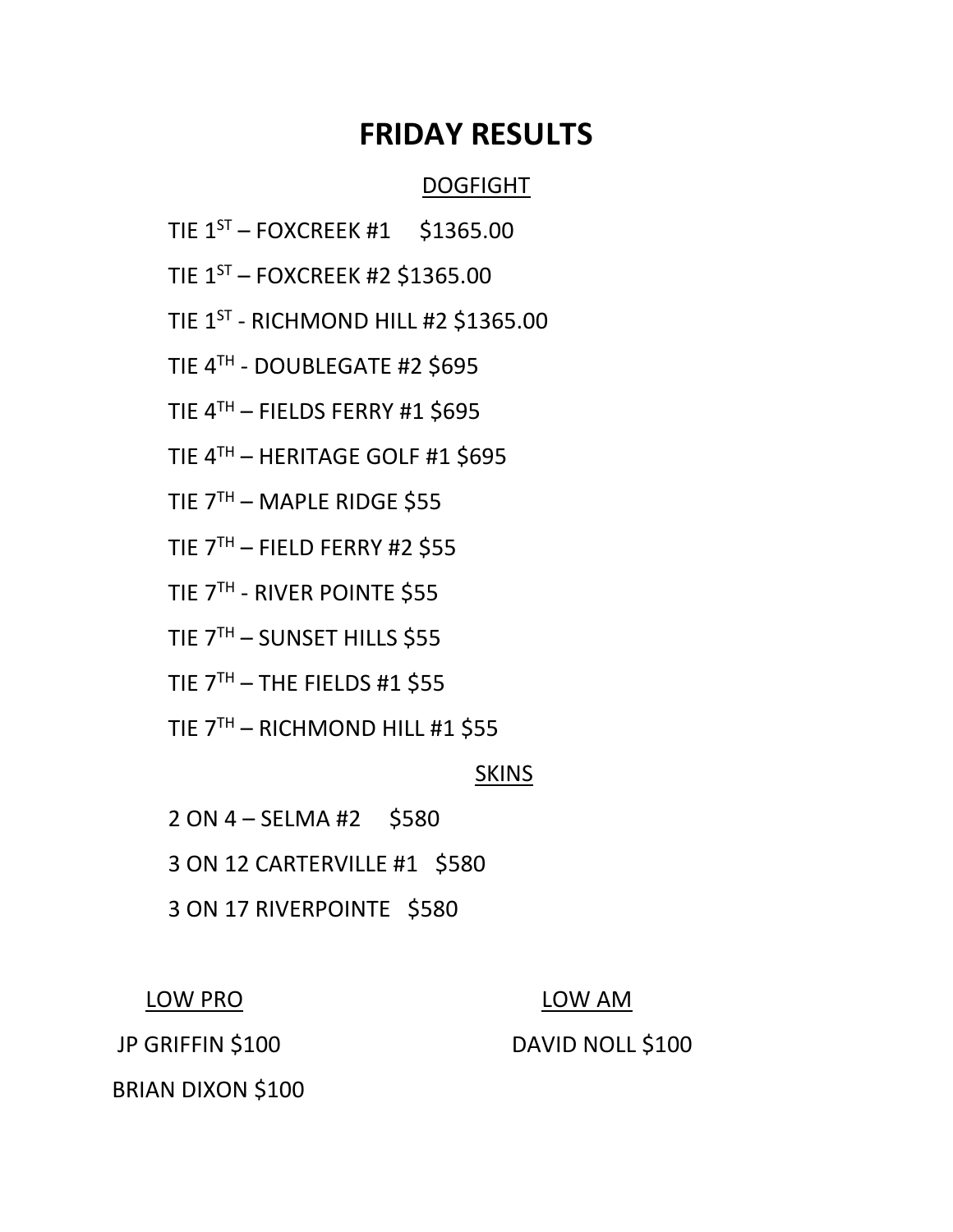#### SATURADAY RESULTS

#### DOG FIGHT

1 ST Maple Ridge \$1755

2<sup>nd</sup> Field Ferry \$1130

Tie 3rd Kenny Knox \$780

Tie 3rd Richmond Hill #2 \$780

Tie 3rd Riverpoint \$780

Tie 3rd Bridge mill \$780

Tie 7<sup>th</sup> Hoover cc \$40

Tie 7<sup>th</sup> Springhill \$40

Tie 2<sup>nd</sup> International #2 \$40

Tie 3 Double gate #2 \$40

Tie 7<sup>th</sup> Heritage golf #1 \$40

Tie 7<sup>th</sup> Steve dresser \$40

Tie 7<sup>th</sup> Fields Ferry #2 \$40

Tie 7<sup>th</sup> Ansley #4 \$40

### **SKINS**

Golf Concepts 3 on 5 \$580

Valdosta CC 3 on 9 \$580

Coosa CC 3 on 17 \$580

#### LOW PRO LOW AM

66 Jacob Tilton \$200 68 Mark Gourgeot \$100